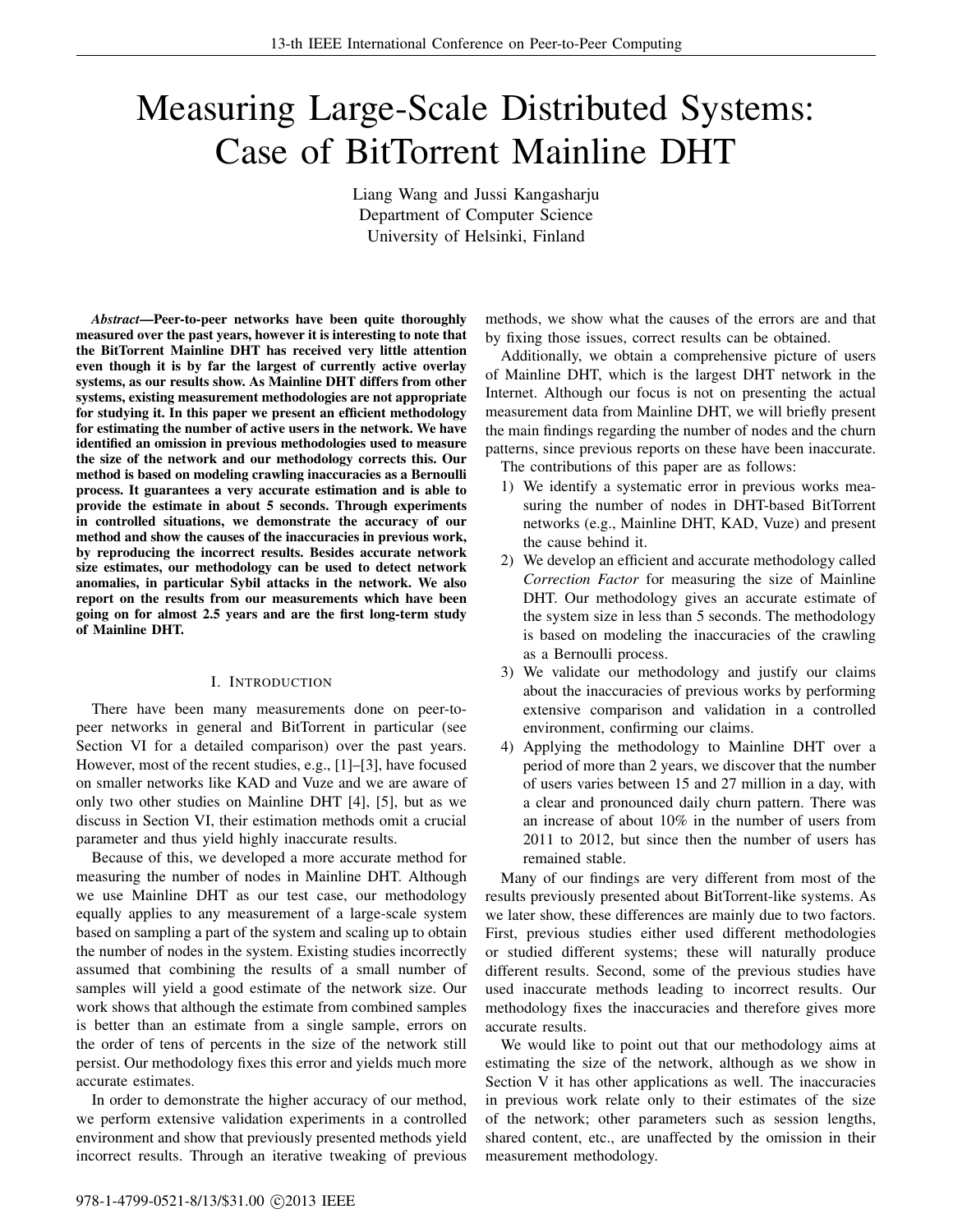This paper is structured as follows. Section II discusses the merits of different measurement methodologies. In Section III, we show our crawler design and give details on our measurement methodology. In Section IV, we show how we set up our monitor system, and discuss how crawler performance affects results. In Section V we show how our measurement methodology can also be used to discover Sybil-attacks in the system. We discuss related work in Section VI, and conclude our paper in Section VII.

## II. SYSTEMS AND MEASUREMENTS

Measuring peer-to-peer (P2P) networks and in particular BitTorrent has been very popular in the networking community over the last decade. Measurement methods can be divided into different categories either based on the system or methodology used. In this section, we first present an overview of Mainline DHT and compare it with other DHT-based systems. We then give an overview of measurement methodologies and discuss their pros and cons.

### *A. Mainline DHT*

Our focus in measuring Mainline DHT (MLDHT) is on *obtaining a system level view* of the network. MLDHT is Kademlia-based protocol, which denotes the distance between two nodes as the XOR of their IDs. Node ID in MLDHT is 160-bit long and is not persistent, i.e., every time a node joins the system, it will generate a random ID on the fly. Thus, it is impossible to measure some metrics such as inter-session time since it is not possible to correlate users across sessions.

MLDHT is the largest P2P system today with 15–27 million concurrent users online. Because of its popularity in the realworld, many modern P2P softwares support the MLDHT protocol and it has in fact evolved into an ecosystem [6]. This evolution means that it is not restricted to any particular type of content or application, and therefore obtaining a system level view is paramount to a better understanding of this ecosystem.

There is another popular DHT implementation in the Bit-Torrent world, namely Vuze DHT [7]. Even though both are based on Kademlia [8], they are fundamentally incompatible as protocols. Vuze has been estimated to have about 1 million users [9], [10], but as we show, MLDHT has 10 to 20 times as many users, making it a more important network.

## *B. Methodologies*

We classify existing BitTorrent measurement methodologies in two high-level categories: tracker- and DHT-based. These can be further refined into sub-categories as described below. Table I shows an overview of the sub-categories and respective advantages and disadvantages. In this section, we focus on the differences in methodologies and return to contrasting our results with related work more closely in Section VI.

#### Tracker-based

Tracker-based measurements can be divided into three subcategories:

- *•* Instrumenting a client
- *•* Monitoring a swarm

*•* Using tracker logs

Research with instrumented clients, e.g., [6], [11]–[13], allows collecting of data directly from the users and permits looking at system performance as users would perceive it. Because users join swarms and data can only be collected based on what the client sees, instrumented clients are actually also swarm-based measurements. A major issue in using instrumented clients is the risk of obtaining a biased measurement, since only data from users who have specifically installed the instrumented client is obtained. Existing studies typically do not address this issue of possible bias.

Swarm-based measurement in general focuses on a single swarm or a set of swarms and monitors the behavior of peers in that swarm. Monitoring can happen either with instrumented clients (who need to be a part of the swarm) or by joining the swarm and logging all the information that the measurement client sees. Swarm-based measurement is appropriate when investigating that particular swarm (or similar swarms), but is inappropriate for investigating the complete system. For example, client behavior in a swarm for a popular movie is going to be very different from clients in an unpopular swarm for an electronic book. Measuring session lengths for the whole system is also impossible with swarm-based measurements.

In both swarm-based measurement and instrumented client measurements, there is also the risk that the measurement is biased by the measurement clients. This is because BitTorrent clients cluster based on their upload bandwidths [14], [15] and the measurement client might not get even a good picture of the swarm due to its limited upload bandwidth.

Besides swarm-based research, there are also some work based on analyzing tracker logs [6], [16]–[18]. Tracker-based measurement gives a broader view than swarm-based measurement, since a tracker typically hosts many swarms. However, even popular trackers have a biased view of the system as a whole. For example, Chinese users represent a large fraction of BitTorrent users, but mainly use trackers inside China which are not covered by popular international trackers. As Zhang et al. [18] show, there are a lot of private trackers in use, making it impossible to obtain a good system-level view from tracker-based analysis.

### DHT-based

There are three popular DHT-based systems, KAD, Vuze, and MLDHT. They are all based on the Kademlia DHT, however MLDHT is different from the other two, requiring a slightly adapted measurement methodology. Measurements of KAD and Vuze have been very popular recently [1]–[3], [9],  $[10]$ ,  $[17]$ ,  $[19]$ – $[21]$ . The main difference between the systems is that KAD has permanent IDs and Vuze assigns IDs based on IP address to clients. In MLDHT a client chooses a new ID for every session.

Steiner et al. [2], [19] state that they were able to crawl an 8-bit zone in KAD network within 2.5 seconds, and a full crawl in 8 minutes. This is possible because of the persistent IDs which means that any IDs collected during previous crawls can be reused in subsequent crawls. In MLDHT with dynamic IDs, this is not possible and thus MLDHT requires more time to crawl a similar zone.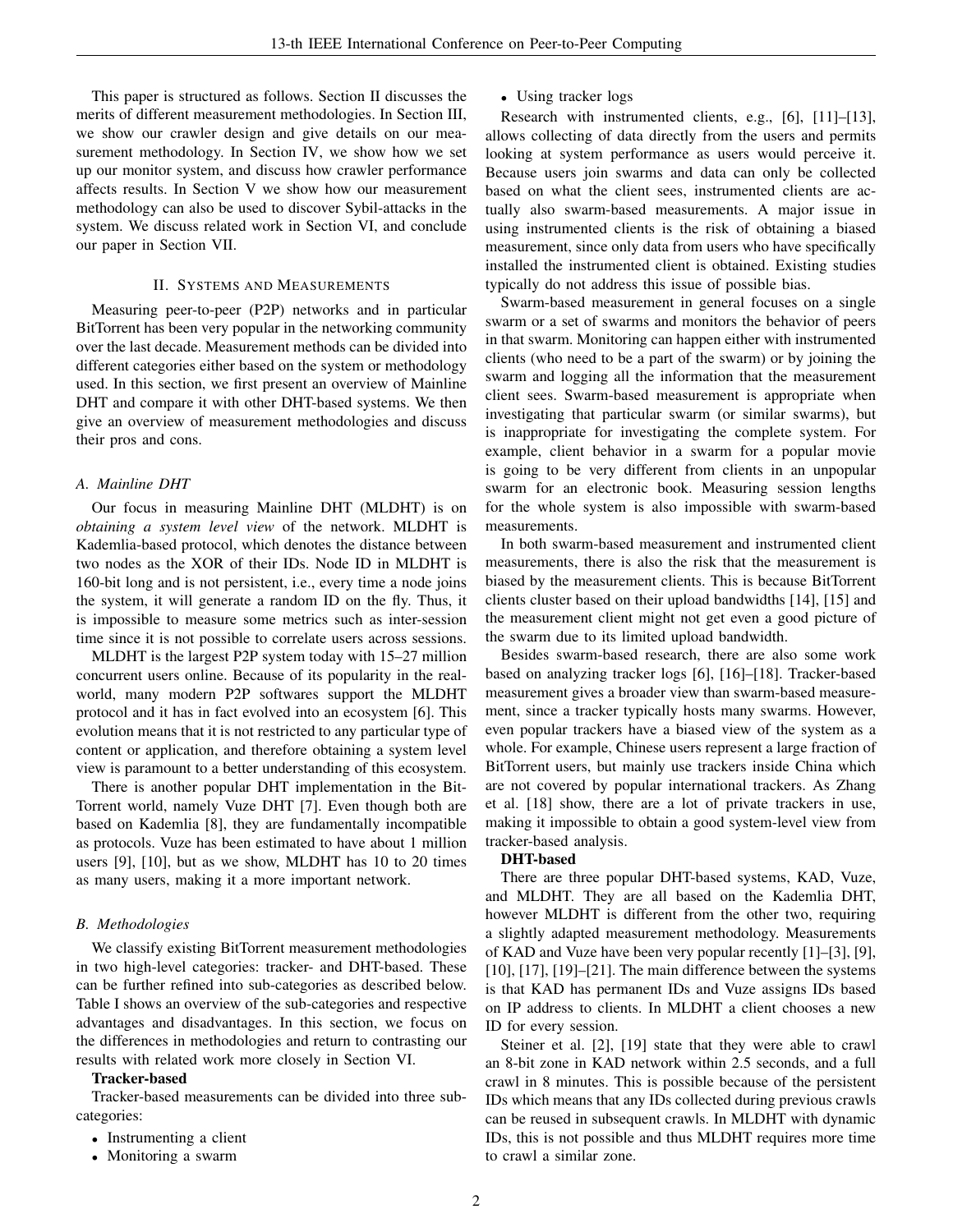| Method              | <b>Advantages</b>                  | <b>Disadvantages</b>                       | <b>Related</b>                            |  |
|---------------------|------------------------------------|--------------------------------------------|-------------------------------------------|--|
| Instrumented client | Direct access to user behavior     | Data comes only from instrumented clients, | [6], [11]–[13]                            |  |
|                     |                                    | not all clients                            |                                           |  |
|                     |                                    | Biased by client selection                 |                                           |  |
| Swarm monitoring    | Focuses on content                 | Results only applicable to that swarm      | $[16]$ , $[17]$                           |  |
|                     |                                    | Biased by swarm selection                  |                                           |  |
| Tracker logs        | Focuses on content                 | Biased by tracker selection                | $[6]$ , $[16]$ - $[18]$                   |  |
|                     | Better coverage than single swarms |                                            |                                           |  |
| Persistent DHT      | Fast comprehensive crawls possible | Studying session times difficult           | $[1]$ - $[3]$ , $[9]$ , $[10]$ , $[17]$ , |  |
|                     |                                    |                                            | $[19]-[21]$                               |  |
|                     | System-level view                  | Content monitoring difficult               |                                           |  |
| Dynamic DHT         | Fast crawls possible               | Content monitoring difficult               | $[4]$                                     |  |
|                     | System-level view                  |                                            |                                           |  |

TABLE I: Classification of measurement methodologies for BitTorrent-like systems

In general, the methods for persistent and dynamic DHT IDs are similar, i.e., crawling a specific zone or injecting sybils into the system. General rules of thumb dictate that the duration of a crawl should be as short as possible to obtain a good snapshot and duplicates should be filtered out from the results. However, previous research work on MLDHT, KAD, and Vuze all contain a methodological omission. They fail to take into account the "missing node" problem (see Section III-D) which means that their results are incorrect. By failing to account for the nodes missed in a crawl, scaling up the node density from the observed crawl will lead to an incorrect estimate of the overall system size. As our results show, for MLDHT this error would be around several tens of percents.

## *C. Background on MLDHT*

We now present a short overview of how MLDHT operates, as this is fundamental to the design of our measurement system. In the BitTorrent system, to join a swarm, a peer needs to get meta information first. In standard BitTorrent, the meta information can be obtained from the torrent file, which also contains a list of centralized trackers to help a peer get the initial peer set to bootstrap the download.

Partly due to legal issues, but also based on improving the service availability and system robustness, distributed trackers have been developed. BitTorrent has two independent, incompatible distributed tracker implementations, even though both are based on the Kademlia DHT [8]. One is VUZE [7] and the other is MLDHT.

MLDHT implements the minimum functionality of Kademlia. In MLDHT, both peers and content each have a 160-bit string as its ID. Content IDs are also known as infohashes. A peer uses this infohash to obtain the meta information and initial peer set. MLDHT supports four control messages:

- 1) PING: probe a node's availability. If the node fails to respond for some period of time, it will be purged out of the routing table.
- 2) FIND\_NODE: given a target ID, this message is used to find the  $k$  closest neighbors of the ID.
- 3) GET\_PEERS: given an infohash, get the initial peer set.
- 4) ANNOUNCE\_PEER: a peer announces it belongs to a swarm.

Figure 1 illustrates normal operation in MLDHT. Suppose we have 3 nodes  $A$ ,  $B$  and  $C$ .  $A$  holds a file with infohash



Fig. 1: Normal operation of MLDHT

 $x = 59$ . Assume B is responsible for storing x its peer set. Node C wants to download the file.

First,  $A$  publishes the file by storing  $x$  at  $B$ .  $A$  calls GET\_PEERS iteratively to get closer and closer to  $B$ , and finally reaches it. Then,  $A$  uses ANNOUNCE\_PEER to tell  $B$ he is sharing a file with infohash x. B stores  $A$ 's contact information in the corresponding peer set for  $x$ . Since  $A$  is the publisher, it is the only one in the peer set at the moment.

When  $A$  sends the GET PEERS messages, two possibilities emerge. If the queried node knows this infohash already and stores some peers in the corresponding peer set, it will respond with the peer set. If it does not know the infohash, it will respond with the k closest nodes to the infohash in *its* routing table. In such a way,  $A$  will get closer and closer to  $B$ , and finally reach  $B$  and the search finishes. FIND NODE, which we use in our work, behaves the same way, except that  $x$  in this case represents a node instead of content.

For C to download the file, it should get x first. It will proceed exactly the same as A did before by using GET\_PEERS to approach B. Since B already saved the peer set for  $x, C$  can obtain the initial peer set from  $B$ .  $C$  joins the swarm, sets up connections to the peers in peer set, and gets metadata (torrentfile) from other peers using BitTorrent extension protocols [22], [23]. Then the download process starts. In our work, we do not consider the download process.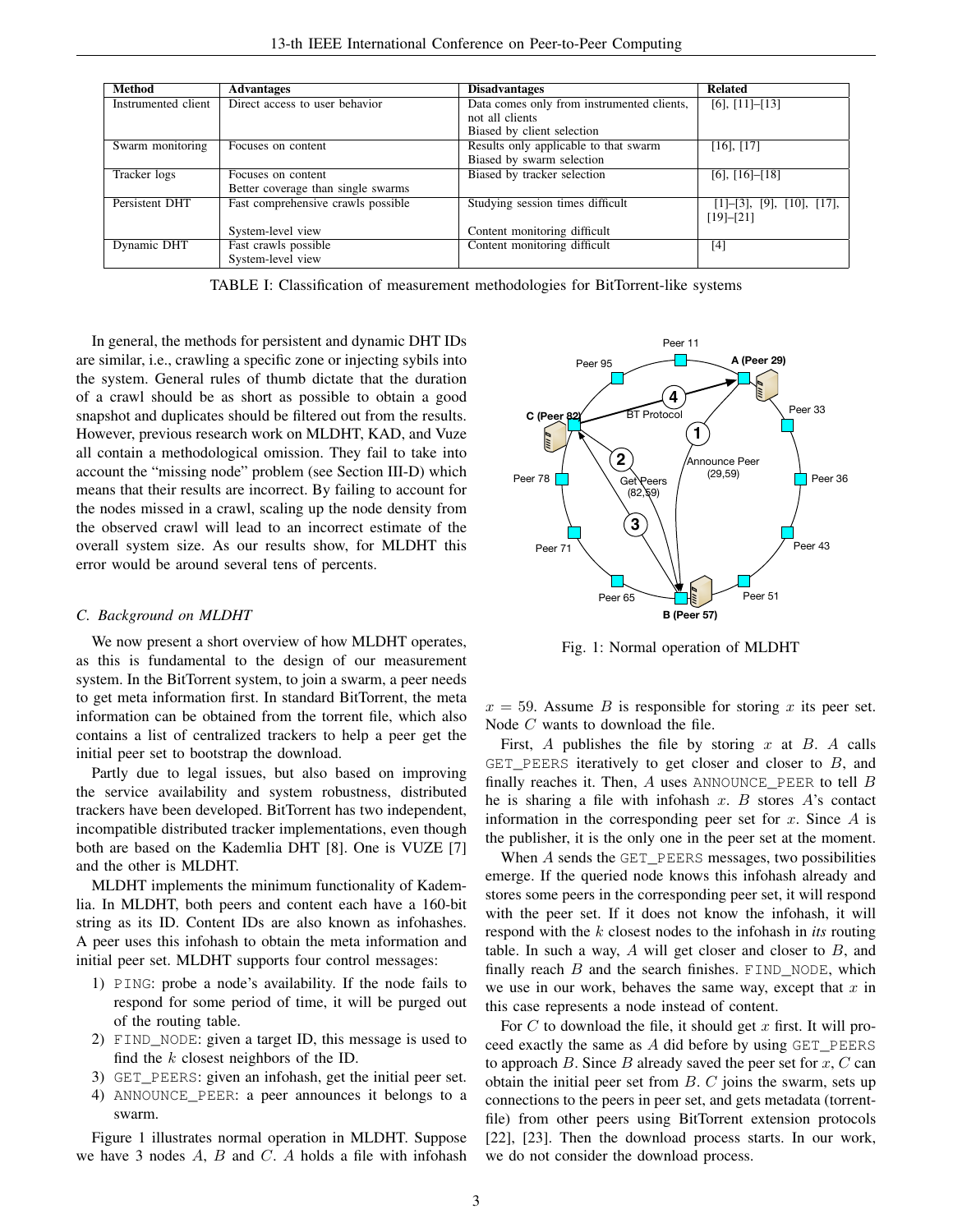## III. METHODOLOGY

The known crawling methods are based on starting from an n-bit zone, which means that all the nodes in that zone share a prefix of  $n$  bits in their IDs. We have decided to scale up the node density from a suitably selected zone and use that result as an estimate of the network size. We will first focus on evaluating different zone sizes and then derive a bound for the error in our method. The difference between our work and the previous ones is we have well-defined methodology to validate our experiment design and the results.

## *A. Assumptions*

This kind of measurement method is based on the assumption that nodes are uniformly distributed in the ID space. In principle, the MLDHT protocol should guarantee a uniform distribution of node's ID. However, we cannot take this for granted since not all the implementations conform to the protocol, and the abuse of certain IDs has already been observed in other P2P networks as Steiner et al. reported in [2].

We carefully examined a large set of samples (over 32000) crawled from the different parts of MLDHT, and found the node IDs follow a uniform distribution. We did observe some abused IDs such as ID 0, but they only contribute a trivial amount of nodes to the whole MLDHT, and can be safely neglected in our case.

#### *B. Choosing a Zone*

We pick a random ID as our node ID, then we try to collect all the nearby nodes by exploiting the FIND\_NODE operation. To bootstrap this process, we maintain a set of active nodes of several thousands, and randomly choose 100 to put them in a FIFO queue. Then we perform a BFS iteratively to get enough nearby nodes.

Since the node IDs are assumed to be distributed uniformly in the ID space, there should be no correlation among session length, content and other factors. We have extensively sampled many different parts of the ID space and have observed the assumption about uniformly distributed IDs to hold.

Figure 2 shows the number of nodes in different  $n$ -bit zones in one sample. Recall that nodes in an  $n$ -bit zone share an  $n$ -bit prefix. We can see the curve exhibits stable behavior between 5 bit-zone and 25-bit zone.

Then we have to answer the first question: which zone we should use to scale up? For the first question, although using a large zone (small  $n$ ) would seem attractive, this method is expensive in practice. The reason is as the zone size increases, the crawling time and traffic overheads increase exponentially instead of linearly, which is also revealed by Memon et al. in [3] when they were crawling KAD. At the same time, lots of nodes are missed due to the crawler's performance limit. Furthermore, because crawling a large zone takes a long time, normal system churn can affect the results during the crawl, leading to hard-to-estimate errors. In this paper, our aim is to obtain an estimate quickly and accurately with low overheads, hence a large zone is not appropriate.

However, a very small zone also has its own problems. Due to the missing node issue, which will be discussed below, it



Fig. 2: Number of nodes discovered by our crawler in different  $n$ -bit zones. There were about 20 million nodes in the system when the experiment was performed. With 5-bit zone, the crawler reached its performance limit and many nodes were missed. Beyond a 24-bit zone, the node density is so sparse that the crawler cannot find any other nodes except itself.

is inevitable that some nodes will be missed in each crawl. If we choose a very small zone (large  $n$ ), the slight fluctuation caused by the missing nodes will be magnified after scaling up, leading to a significant (and random) difference in the estimate. The huge fluctuation can be amortized over a large set of simultaneous samples. However, this method is also expensive for a continuous monitoring system.

By testing different zone sizes, we decided to use the 12-bit zone to derive the estimate, since it achieves relatively good trade-off between the overheads and accuracy. We can finish a crawl in about 5 seconds and the sample variation is small. We must point out 12-bit zone is not the only choice; any zone between 9-bit to 14-bit zones works well in our experiments. The only difference between different zone sizes is that they have different correction factors (see Section III-D).

## *C. Scaling Up*

The second question we need to answer is: can we safely scale up the node density of a given zone to derive the network size? The answer is in fact NO, simply because a crawler cannot collect all the nodes in a zone and some of them will be missed. *This question is overlooked by most of the previous work*. Most related work simply scales up the number of nodes, but as we show in this paper, this leads to an incorrect result. It is because of this incorrect scaling that we know the previous methodologies to contain an error.

In [2], Steiner et al. set up two crawlers at different vantage points and combine the views in an attempt to get a better estimate. They mentioned that one crawler sometimes saw fewer nodes than the other, and they blamed this on network connectivity. In such cases, they just merged two node sets. However, there is a subtlety hidden here, since they did not explicitly mention whether one node set is a proper subset of the other or whether "fewer" simply means "less in number" but does not take a stand on the overlap between the sets. Although such a combination of views is legitimate, two views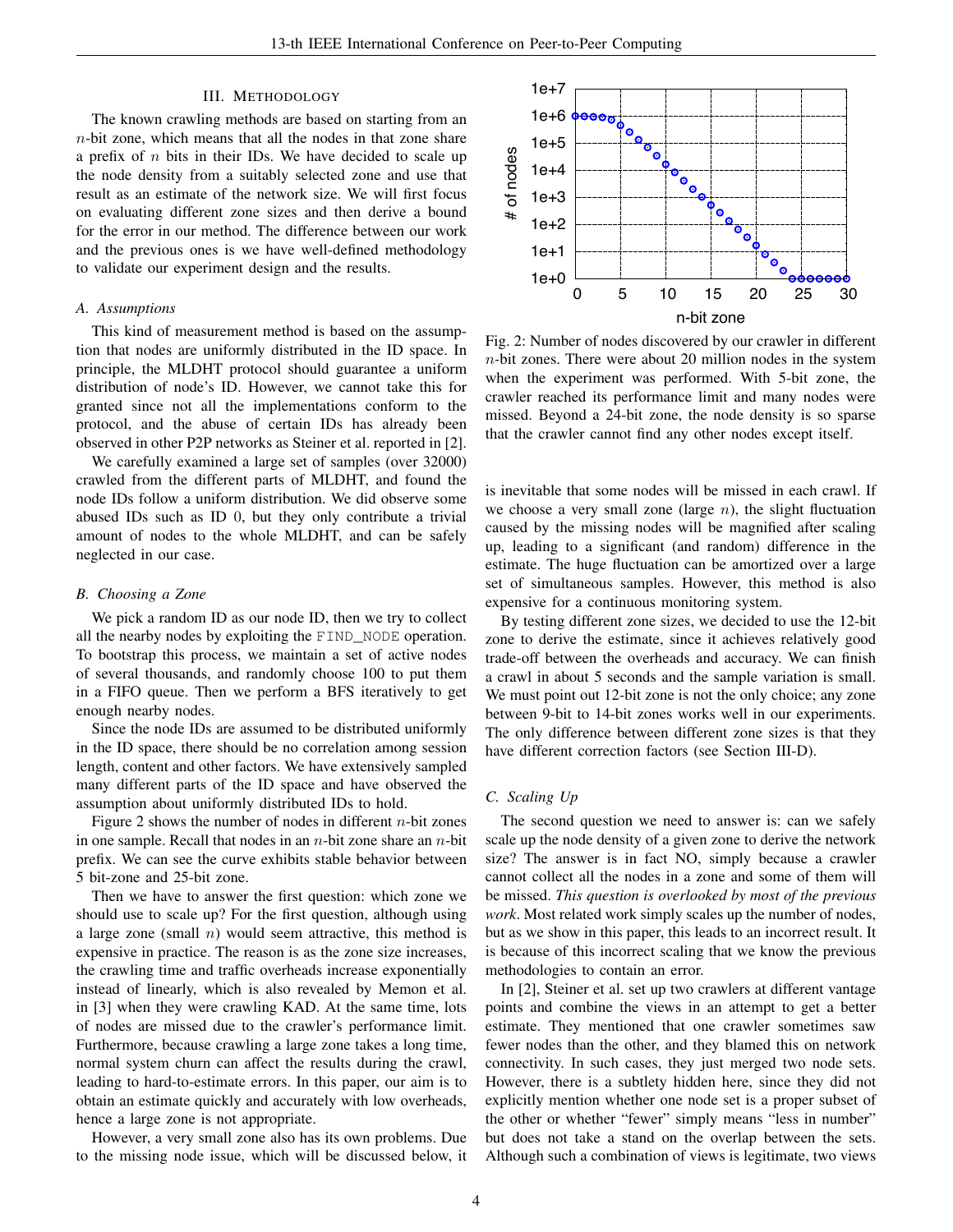

Fig. 3: Number of nodes in merged samples

is not enough to get a correct estimate, which is well illustrated by Figure 3.

In our study, we consider the missing node issue as a systematic measurement error, and model the whole process as a Bernoulli process. We present how we tackle this problem in Section III-D. In order to justify the need for this approach, we performed an experiment in which *20 simultaneous* samples are crawled within the same 12-bit zone. Each sample's 12 bit zone contains about 4000 nodes. Figure 3 plots how the number of *distinct* nodes increases as we merge the samples one by one. As more samples are merged, the number of distinct nodes increases logarithmically. The experiment tells us that each sample only covers a part of the 12-bit zone, thus it shows that the missing node problem exists. As the samples are collected simultaneously, we can ignore the effects of churn on the result. As an example, considering the method from [2] where they combine two samples, they would extract about 4000 distinct nodes, when we know from combining 20 samples that there are at least 5500 distinct nodes in the zone. Using these numbers and scaling them up to get an estimate of the whole network size would yield an error of 37.5%.

#### *D. Correction Factor*

The missing node issue degrades the accuracy of the estimate. The reason can be multifold, e.g., firewalls, network connectivity, congestion, different implementations, peer's abnormal behavior etc. Previous works typically attempt to prove the accuracy of their measurement by showing the small variations of samples without considering this issue. However, small variation cannot guarantee the accuracy if the measurement method is not designed to handle missing nodes.

To get around this issue, we assume that our crawler *will always miss some IDs* when it is crawling a 12-bit zone. Then we can model our sampling process as a Bernoulli process. For each ID in the zone, we have two options – "being selected" or "being missed". If the probability of "being selected" is  $p$ (then the missing rate is  $1 - p$ ), all we need for an accurate estimate of the number of nodes in the zone is an estimate of  $p$ .



Fig. 4: The distribution of 500 estimations for  $p$ 

To this end, we devised an experiment. First, we insert a special ID, say  $x$ , into the zone to be crawled. Second, we let the crawler keep crawling this zone repeatedly to obtain a series of samples. By counting in how many samples  $x$ appears, we can estimate the value of p.

It is obvious that the more simultaneous samples we have, the more accurate the estimation of  $p$  will be. So in practice, we insert 50 IDs into a specific 12-bit zone, and start multiple crawlers simultaneously. In such a way, the measurement efficiency can be improved significantly, because we can get 50 estimations of  $p$  in a single experiment. We ignored the influence of inserting multiple IDs, since their percentage is always well below 1% of the actual IDs in this zone. Then we generate another 50 random IDs and repeat the experiment again. In total, we carried out 10 experiments and obtained 500 estimations of  $p$ . We ran Jarque–Bera<sup>1</sup> test on our estimations, the *null* hypothesis was accepted with a significance value  $\alpha = 0.05$ . Figure 4 shows the distribution of these estimations with normal distribution fit.

In our experiments, the average of  $p$  is 0.8276, sample deviation is 0.0280, so the 95% confidence interval is [0.7716, 0.8836]. In other words, let M be the actual population size of MLDHT, and m be our estimation from 12-bit zone. The true M will fall in  $[1.132 \times m, 1.296 \times m]$  with 95% confidence. We call this multiplier *Correction Factor (CF)* and it is given by  $CF = \frac{1}{p}$ .

We also investigated the *coverage* in 13–16 bit zones, for example in a 13-bit zone, the average  $p$  is 0.8343, and sample deviation is 0.0266. The results derived from different zones with the corresponding correction factor are similar.

To verify our result for  $p$ , we ran two parallel experiments. We collected several samples in a 12-bit zone and combined the samples. After dropping duplicates, the number of unique nodes increases as shown in Figure 3. Because the result converges, we can use this to estimate  $p$ . We matched this estimate with the estimate of  $p$  given by the Bernoulli process described above and found out that they match. This serves as validation of our estimate of  $p$ .

<sup>1</sup>Jarque–Bera test is a test of normality. The *null* hypothesis is "the data is drawn from normal distribution(skewness and excess kurtosis are both zero)".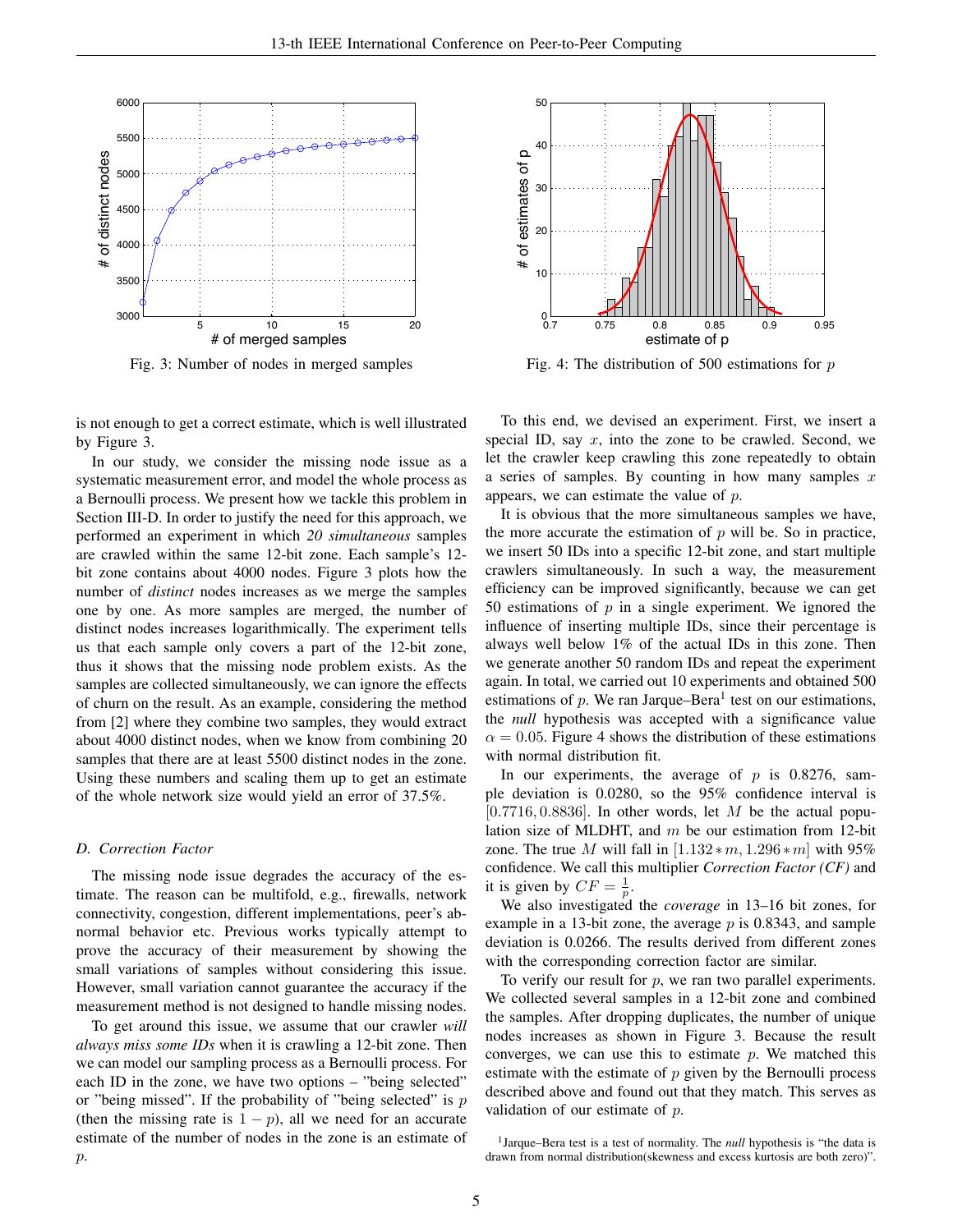We must point out that  $p$  is subject to many factors like network connectivity and congestion, and may change over time. Thus the value of  $p$  should be calibrated periodically in order to keep the accuracy at the required level. However, for a continuous monitoring system, performing such experiments for each crawl is extremely expensive. We will show how we tackle this problem in designing our monitor system in Section IV-A.

#### *E. Validation of Methodology*

We validated each step of our methodology from the assumptions to the final outcome. Our repeated samplings confirm that the assumption about IDs being uniformly distributed is justified; results in Section III-A demonstrate this.

In order to model the sampling as a Bernoulli process, we assumed that the crawler will always miss some nodes in a crawl. This assumption is verified by the results in Sections III-B and III-D and Figure 4. The same results also verify the accuracy of our estimate for  $p$ . Furthermore, we performed a controlled emulation experiment described below on our cluster to obtain a ground truth against which we can compare our results.

The best way to demonstrate the validity of our methodology is recreating a realistic scenario in a closed environment. To this end, we designed and performed an emulation using one million BitTorrent clients in a large-scale experiment on our department cluster. The cluster consists of 240 Dell PowerEdge M610 nodes and each node is equipped with 2 quad-core CPUs, 32GB memory, and connected to 10-Gbit network. All the nodes run Ubuntu SMP with 2.6.32 kernel.

To make the experiment setting more in line with the real world, we used three different MLDHT client implementations in our experiments: *Mainline BT*, *Aria* and *libtorrent*. Each of these is a popular client used currently on MLDHT, and because they use the same DHT, they are compatible at the protocol level. We also tested a heterogeneous situation by mixing different fractions of each clients together. In each experiment, we deployed one million MLDHT nodes on 200 machines, i.e., 5000 instances per machine. Figure 5 shows the value of  $p$  obtained by our crawler for four different traffic mixes using either 10-bit or 12-bit zones.

For each p value, experiments were repeated 50 times and arithmetic mean is used. Table II shows a more detailed view of the parameters, including  $p$ , its standard deviation, and the 95% confidence interval for the correction factor. As we show later, running a large number of parallel samples will allow to reduce the confidence intervals to arbitrarily small.

As we can see from the results, there is no significant difference in  $p$  value in different mixtures, even though a network with only Mainline BT clients always has a slightly higher value. Given the consistency of the results, we can consider that all three implementations follow faithfully the MLDHT's official specifications. A 10-bit zone's  $p$  value is always smaller than a 12-bit zone's, but corresponding *stdev* is also smaller. This result is also consistent with our previous discussion that a larger zone provides a more stable estimation but suffers from lower coverage.



Fig. 5: 10-bit and 12-bit zone's  $p$  value as a function of different mix percents of three applications. *stdev* is small therefore omitted from the figure. 10-bit zone's *stdev* is consistently smaller than 12-bit zone's. (MLBT: Mainline BitTorrent; ARIA: Aria; LIBT: libtorrent)

We also evaluated to what extent firewalled nodes can affect accuracy of our measurement. (As discussed in more detail in Section IV-D and in [12], firewalled nodes can represent a significant fraction of the nodes in the network.) According to MLDHT protocol, firewalled nodes and stale routing information should be purged out of routing tables within 15 minutes. We are not so concerned with stale routing information, since it is easily handled by MLDHT clients. However, firewalled nodes can still enter and stay in other nodes' routing tables via different ways. Because various BitTorrent (protocol) level operations can trigger the nodes being inserted into the routing table. For example, if a node behind a firewall initiates a connection to a node outside the firewall, the second node will keep the firewalled node's information in its routing table, even though it is not able to initiate connections reversely. We simulated such a situation by mixing different fractions ( $\leq 30\%$ ) of firewalled nodes into the system and adding some synthetic BT-level activities. The measured  $p$  value still remains at the same level, giving us confidence that our methodology does not suffer from the presence of a large fraction of firewalled nodes.

## *F. Implications*

The above experiment has several implications regarding our measurement methodology and large-scale system measurements in general. First, the results of the controlled experiment show that our methodology, in particular the correction factor, are indeed correct and a vital component of a measurement framework. Our crawler is shown to work efficiently in realistic scenarios and to provide accurate estimates of the network size. Second, in a stable network with little churn, values of  $p$  are rather stable. This implies that the inaccuracies in measurements are due to MLDHT's inherent design properties. In practice, the MLDHT protocol cannot guarantee returning the actual  $k$  closest neighbors, which results in the need to have the correction factor. Third, the differences in  $p$  values for differently sized zones are smaller in a stable network. We observed differences of  $2-4\%$  in value of p between 10-bit and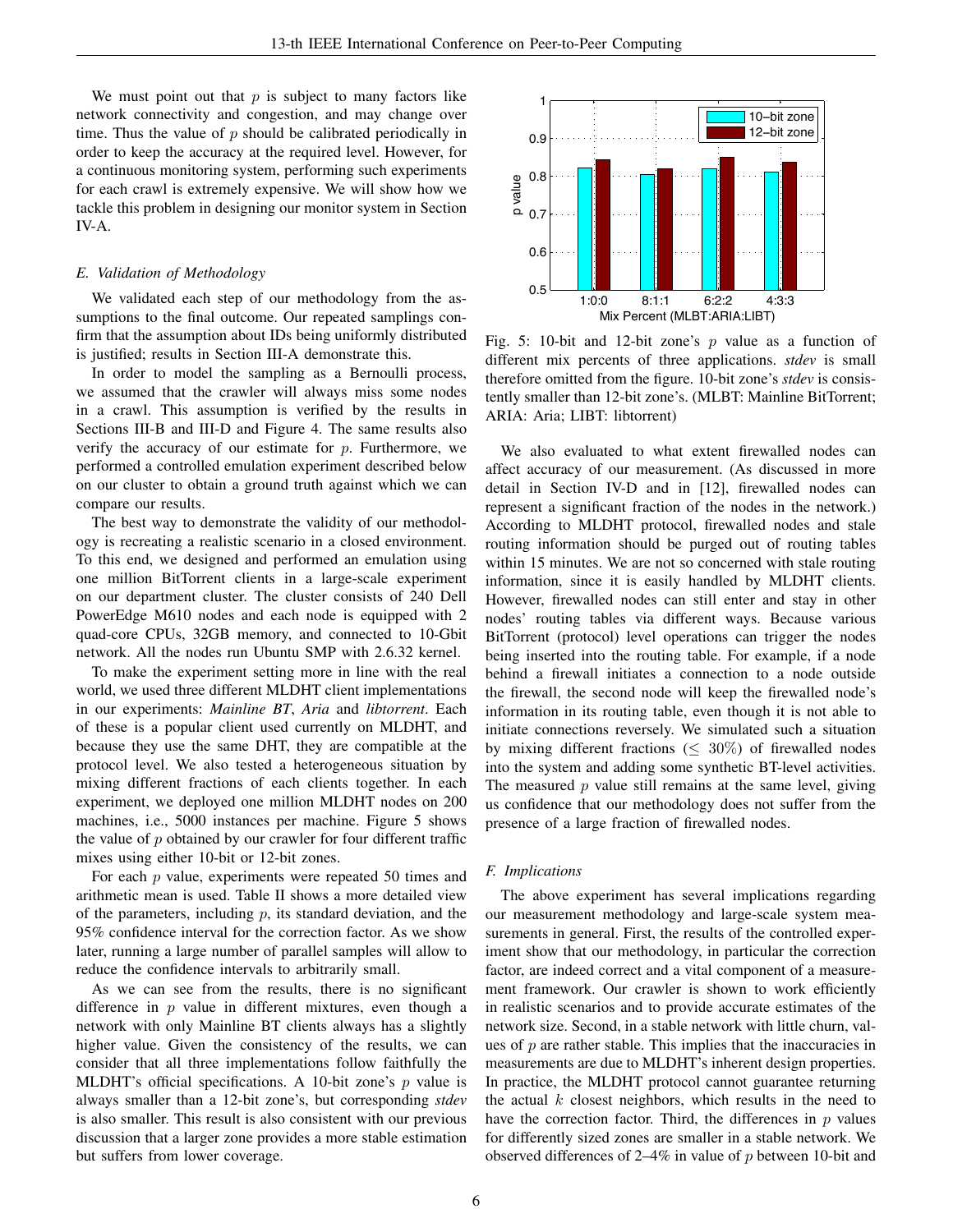| App Percent $(\% )$ |      | $10$ -bit |        | $12$ -bit |                 |        |        |                 |
|---------------------|------|-----------|--------|-----------|-----------------|--------|--------|-----------------|
| MLBT                | ARIA | LIBT      | D      | stdev     | Corr. Factor    |        | stdev  | Corr. Factor    |
| 100                 |      |           | 0.8215 | 0.0173    | (1.1681.1.2708) | 0.8437 | 0.0263 | (1.1157.1.2641) |
| 80                  | 10   | 10        | 0.8045 | 0.0164    | (1.1943.1.2958) | 0.8213 | 0.0291 | (1.1370.1.3104) |
| 60                  | 20   | 20        | 0.8198 | 0.0211    | (1.1601.1.2860) | 0.8501 | 0.0243 | (1.1127.1.2477) |
| 40                  | 30   | 30        | 0.8109 | 0.0190    | (1.1780.1.2938) | 0.8372 | 0.0257 | (1.1254.1.2726) |

TABLE II: 10-bit and 12-bit zone's  $p$  value with 95% confidence interval as a function of different mix percents of three applications. (MLBT: Mainline BitTorrent; ARIA: Aria; LIBT: libtorrent)

| Simultaneous samples |            |            |            |            |              | 20         |
|----------------------|------------|------------|------------|------------|--------------|------------|
| Without CF           | 3.021.184  | 16,642,048 | 19.390.464 | 21.254.144 | 22, 245, 376 | 22,540,288 |
| With CF              | 21.951.659 | 22,077,793 | 22,187,636 | 22,328,867 | 22.915.635   | 23,195,538 |
| Error                | 40.68%     | 24.62%     | $12.61\%$  | 4.81%      | $2.92\%$     | $2.82\%$   |

TABLE III: Estimation with and without correction factor. The numbers report the estimated size of the network when running  $n$  simultaneous samples. (CF: Correction Factor)

12-bit zones in our controlled test, whereas we have observed differences of 6–9% in the real MLDHT. As the zone gets larger, p decreases which makes the accuracy of the estimate lower, necessitating the use of the correction factor. Scaling the node density without considering the correction factor is guaranteed to underestimate the network size, but there is no way to estimate how much lower it is. Our methodology eliminates this problem.

The correction factor is independent of the underlying crawling method and can be applied to any existing crawler. Using a very large number of simultaneous samplers in parallel obviates the need for the correction factor, but requires a considerable expenditure in resources for crawling. The correction factor strikes a trade-off, by allowing a much lower use of measurement resources and still obtaining the same level of accuracy as a large number of simultaneous samples would provide. Table III shows the network size estimated by using a different number of simultaneous parallel samplers with and without the correction factor. As we see, using only 1 or 2 samplers, as seems common in literature, will yield an error on the order of 20–40%. Naturally, as shown in Table III multiple parallel samplers improve the accuracy of our method as well, although the error between 1 and 20 parallel samplers is only on the order of 5%. However, correction factor does not give an answer for exact causes of missing node issue which can be manifold. Finding those causes will be our future work.

## IV. EXPERIMENTS

We now present the implementation of our crawler and discuss practical aspects related to data collection.

#### *A. System Architecture*

Figure 6 shows the four principal components of our system. An efficient *Crawler* lies at the core of the whole system. It can finish a crawl within 5 seconds, trying to gather as many nodes as possible in a target zone. Beneath the crawler, the *Maintainer* component maintains a set of over 3000 active nodes, and randomly provides 100 nodes among these long-lived nodes to bootstrap the crawler. The *Injector* component is responsible for injecting *controlled nodes* into the monitored target zone. Then the sample will be sent to



Fig. 6: Principal components of monitoring system

*Analyzer* component, where the p value will be calculated by checking the occurrence of controlled nodes. Finally, the estimate and other relevant information will be stored in the database and visualized by *Visualizer* component.

As mentioned before, for each crawl, obtaining several hundreds of simultaneous samples to calculate  $p$  is expensive. So in practice,  $p$  is the moving average of all available measurements and is calculated and refreshed in each crawl by putting more weight on the new value. The formula we use is  $p = 0.2 * p_{old} + 0.8 * p_{new}$ . It turns out p value in our system is rather stable, always around 82%.

#### *B. Deployment*

We use two nodes for sampling, both Dual Intel Xeon E5440 @ 2.83GHz with quad cores, 32 GB memory and Gigabit connection to the Internet. The operating system is Debian SMP with Linux 2.6 kernel. On each node, we set up a crawler with its own sampling policy. One is called *Fixpoint Crawler*, which always uses the same target ID when sampling. The other is called *Randompoint Crawler*, which generates a new random target ID whenever it takes a sample. The sampling frequency is twice per hour, and there is 15-minute difference between the two crawlers.

There are two reasons for setting up a pair of crawlers. The first reason is to prevent the sample gaps due to the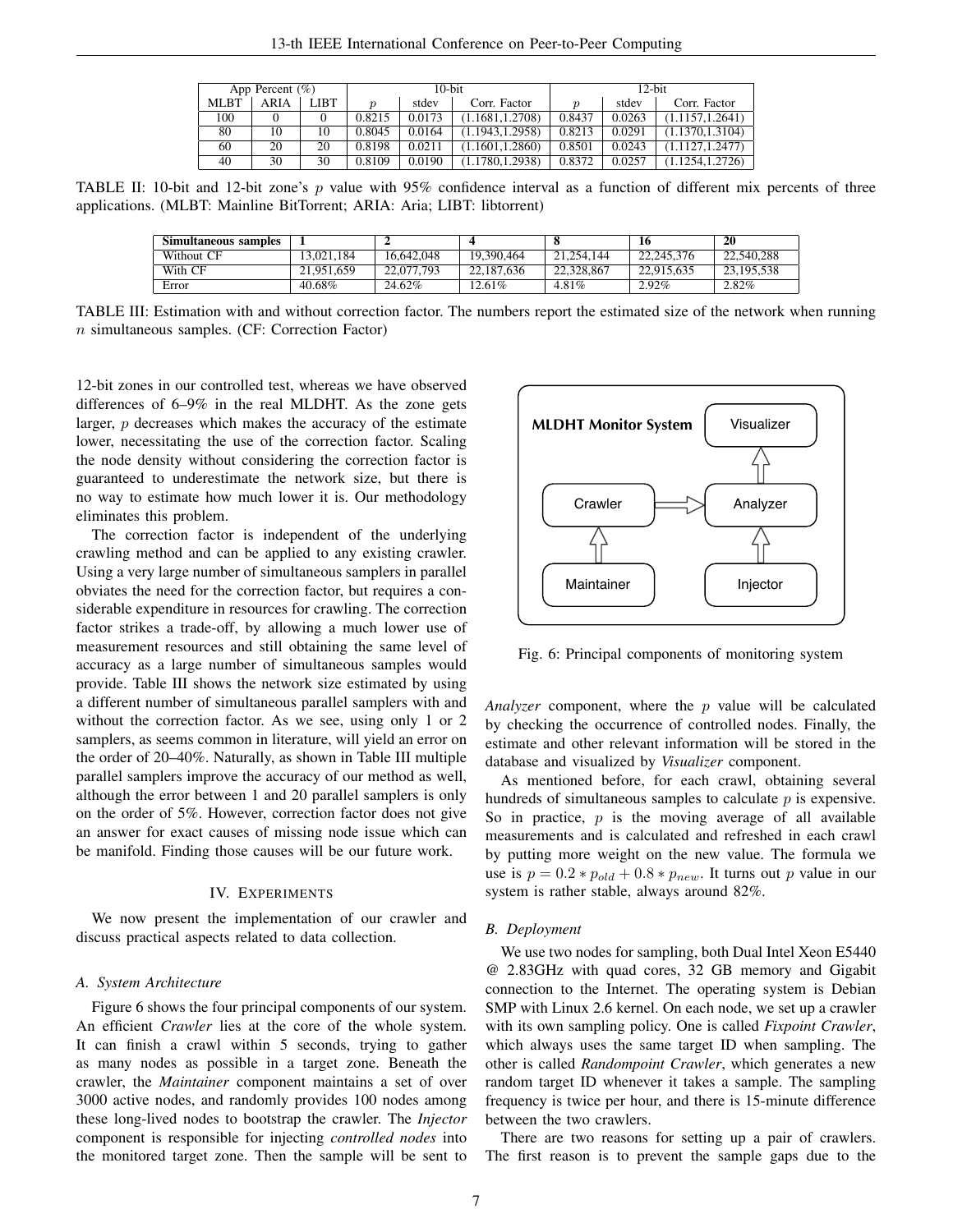application failure. The second is to assess the accuracy of the captured data by cross-correlating the samples from two parallel measurements.

We have been collecting data since December 17, 2010 and the monitoring is on-going. We have had only a few small gaps in the collection process until now. The duration for capturing a snapshot varies within 5 seconds, depends on the network size at that time. On average, each sample contains about 20,000 distinct IDs from different zones. The data we have collected and the code for our crawler are available for other researchers. Please see http://www.cs.helsinki.fi/u/ jakangas/MLDHT/ for more details.

## *C. Duplicated IDs*

The crawler records ID, IP and port of a node in a crawl. Basically, we only need to handle two types of duplicates. The first is the case of same ID and IP but different port. We count such multiple records as one node since it is typically the result of a client listening on multiple ports. The other one is the case of same ID but different IP. There are two possibilities for this kind of duplicates. The first is pure collision, which is very rare and the second is due to modified clients. In both cases, we count them as one node by selecting one of the IPs randomly. We consider this acceptable, since such cases contribute a negligible part in a sample.

## *D. Non-responding Nodes*

Non-responding nodes refer to the nodes who fail to answer our FIND\_NODE queries. One possibility is the node is behind a firewall, another possibility is the node has already left the network and the routing information is stale. Unfortunately there is no reliable means of distinguishing between these two cases. On average, non-responding nodes constitute about 30% of our nodes, and this percentage remains quite stable in all the samples. Other studies, e.g., [12], have found similar numbers for firewalled nodes. Stale routing information should be purged in about 15 minutes on average, but this depends on the actual implementation of the client. We have seen that a large fraction of those non-responding nodes are present in several consecutive samples, leading towards the conclusion that they are behind firewalls. However, a more thorough study would be needed to validate this.

As presented in Section III-E, we tested the performance of our crawler in a controlled environment with around one third of the nodes being behind a firewall. As our results showed, our methodology is robust against firewalled nodes and we do not need to consider any special procedures for them.

## *E. Crawler Performance Issues*

As [17], [24] pointed out before, a crawler must be well designed and carefully tuned. This is not trivial but is critical for measurement accuracy. To save time and reduce development complexity, some previous work, e.g., [4], developed their crawler from the third party library, and used it in the experiments. However, those libraries are usually intended for general use as parts of normal clients and are not specialized for measurements.

In order to show that general purpose libraries are not suitable for system measurement, we developed a crawler based on the *libtorrent* library. *libtorrent* is a popular open source library for BitTorrent protocol. Several popular BitTorrent clients (e.g. Deluge, LimeWire, rTorrent) are developed with this library, and it is also used in some research work.

In the first version, we only made marginal modifications to *libtorrent* and kept most of the default settings. We also avoided unnecessary tweaks. The crawler suffered from low efficiency and high inaccuracy. The estimated network size reported by the crawler is only 1/6 of the actual number obtained by our special-purpose crawler. Furthermore, the difference in the estimate of the network size between [4] and our work is about a factor of 6, leading us to conjecture that the difference in the results is largely due to the implementation of the crawler. In the second and third version, we tuned some parameters and also tweaked the code in *libtorrent* to improve the crawling efficiency. Even though the tuned version can crawl faster and discover more nodes within a zone, the reported value is still only 1/4 to 1/3 of the actual value, which is far from accurate.

We therefore looked into *libtorrent* code and carefully examined its design. The reason for inefficient performance is the results of many factors; some commonly used mechanisms like banning suspicious nodes, abandoning malformed messages can severely degrade crawler's performance and accuracy. Queue size, bucket size, complicated routing table operations, and callback functions further make the crawler's efficiency deteriorate rapidly. For a crawler, the most used method is obtaining a node set from a specific zone, so speed of the crawler is the most important factor considering the convergence speed. In a distributed system with high churn, crawling speed effectively determines the quality of a *snapshot*.

We then further modified our *libtorrent* test case and added a correction module into the libtorrent crawler. This correction module consisted of the *Injector* and *Analyzer* components from our own crawler. Based on these, we were able to determine that the libtorrent crawler can discover only about 32% of the actual nodes within the zone. After we applied our correction factor (Section III-D), the results were consistent with our own MLDHT crawler. This test confirms that a correct and efficient implementation of a crawler is vital to getting accurate measurements. A slow crawler, like used in [4], will yield inaccurate results.

## *F. MLDHT Evolution*

Figure 7 shows the number of nodes in MLDHT during one week in March 2011, March 2012, and April 2013. The number of users shown, 24 to 27 million at peak, is typical and the roughly 10 million users of daily churn is also typical. The churn is mainly generated by European, in particular East European users; details are not shown due to space constraints. The weeks shown are typical for the years they depict and the roughly 10% growth from 2011 to 2012 happened mostly gradually, although there was a marked increase in Fall of 2011. From 2012 to 2013, the size of the network has remained roughly stable.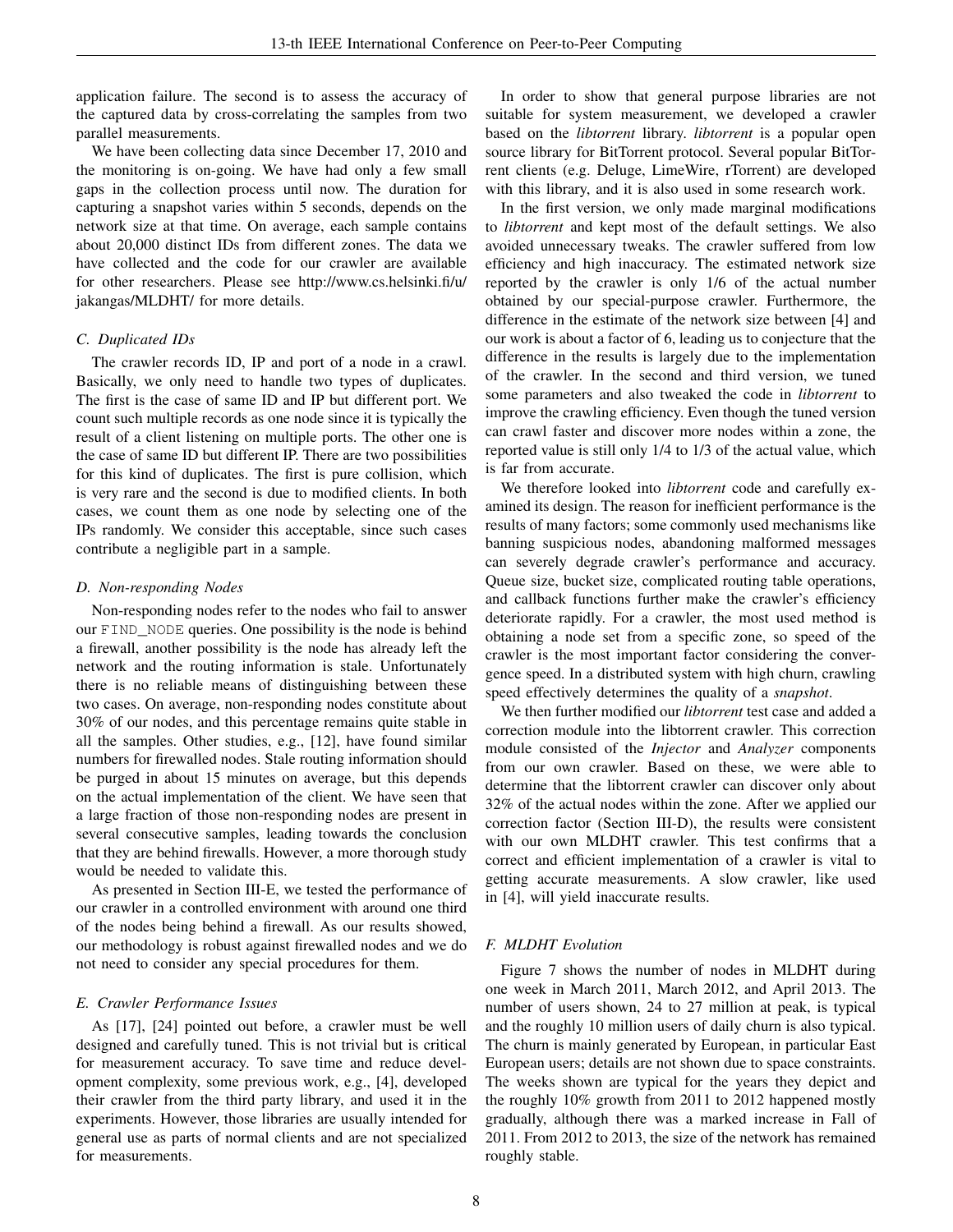

Fig. 7: One week 2011, 2012, and 2013. The weeks show the typical daily churn, mainly caused by East European users. The typical number of users increased by about 10% from 2011 to 2012, but has remained stable since then.



Fig. 8: Evolution of three system metrics in a day, from top Correction Factor, RTT, and node density. Values have been normalized to the average value over that day.

### V. CORRECTION FACTOR AND ANOMALY DETECTION

Despite the large churn in the system, the correction factor is a rather stable system value. Therefore it can also be used as system health indicator and detect system anomalies. Figure 8a shows the evolution of three system metrics: correction factor, average RTT (Round-Trip Time), and node density over 24 hours. For the ease of comparison, the values have been normalized to the average value of that day. From the figure, we can easily see that correction factor is the only metric which remains stable throughout the whole day.

However, system anomalies, especially Sybil-attacks, can significantly influence the correction factor. In our previous work [27], we reported a real-world Sybil-attack in MLDHT on Jan. 6, 2011. The attack was from two virtual machines of Amazon EC2, and started from 6:00 am. Figure 8 presents evolution of three metrics captured by our monitor system during the attack. From Figure 8b, we can see the correction factor increased by about 20% when the attack was launched and it recovered to the normal level after the attack ceased. At the same time, there is no noticeable changes in the other two metrics. For detailed analysis of these attacks in MLDHT, please refer to [27].

The reason for this increase is that in a Sybil-attack like this, the attacker inserts a large number of sybils in the network (or part of it). Our sampling process is affected by this and the probability  $p$  that a node is present in a sample decreases (see Section III-D). Correspondingly, the correction factor increases. This is expected, since the attack increases the number of nodes in the network and the correction factor captures and corrects inaccuracies in the sampling process; the increase is necessary to obtain the correct estimate of the size of the network.

### VI. RELATED WORK

There have been a lot of measurement work on different P2P networks, such as [1]–[3], [9], [10], [17], [19]–[21], [24], [27], but most of them studied KAD or Vuze DHT, and only [4], [5], [27] are MLDHT related. In [27], Wang et al. studied two major Sybil-attacks in MLDHT and reported large-scale anomalies in the real-world system by their honeypot design.

In [25], Kostoulas et al. gave a thorough and general survey on various techniques for group size estimation of large-scale distributed systems. In [3], Memon et al. monitored 32000 peers in KAD using a single PC. They intercepted most of the traffic to the monitored nodes. Their crawler *Montra* is introduced in [24] where they also extensively discuss practical issues related to crawling P2P networks. In [17], Stutzbach et al. also point out several pitfalls that can cause significant bias in the sample.

In [1], [2], [19], Steiner et al. used crawler *Blizzard* to study KAD. Their work showed China is the biggest country in KAD, and they also showed the popularity of KAD in Europe. Our findings mostly concur with these results. In [10], Steiner et al. crawled Azureus DHT by exploiting REQUEST\_STATS